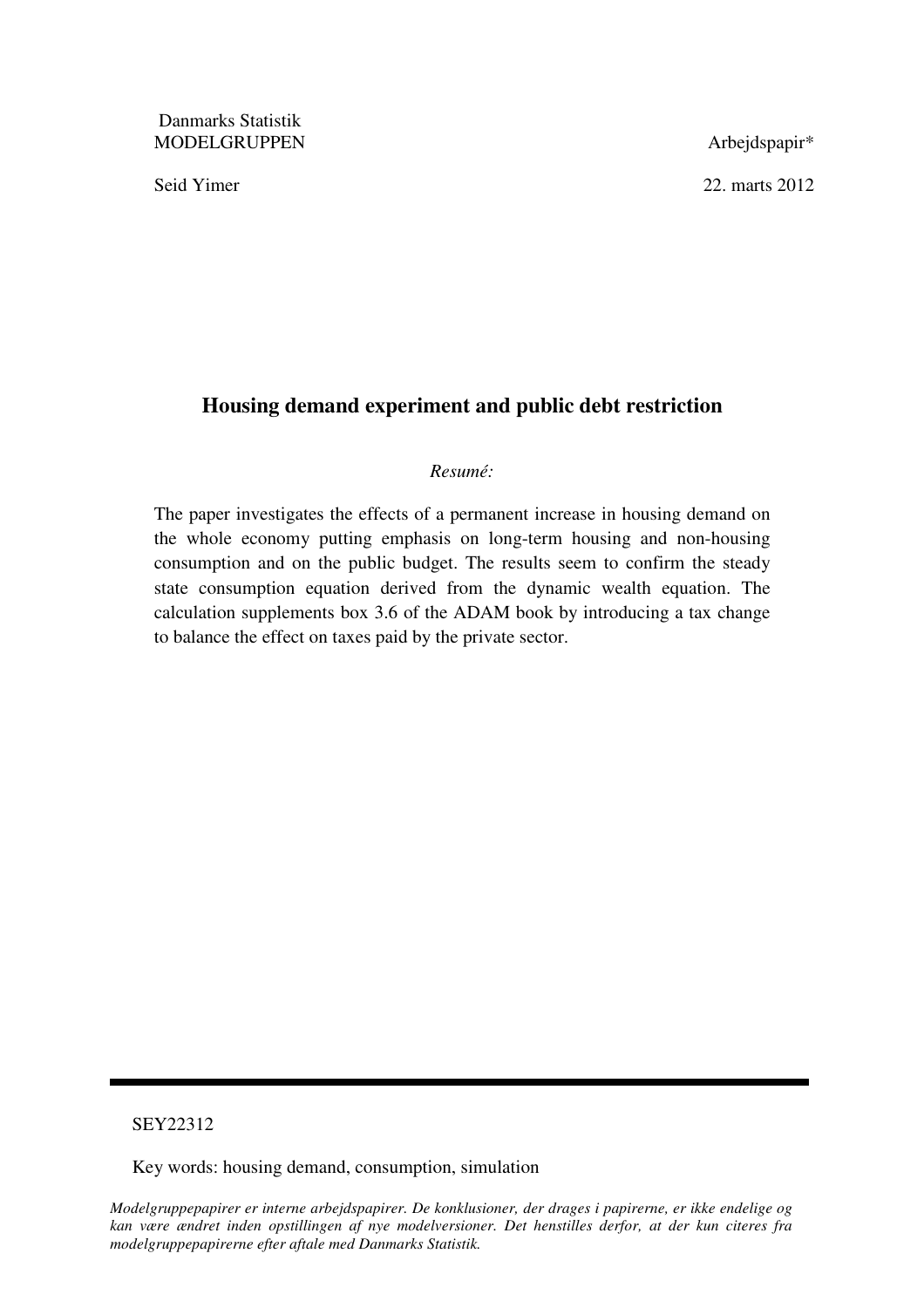# **1. Introduction**

The paper investigates the impacts of a 1 % permanent increase in housing demand. We analyse the long-run and dynamic results of the experiment, mainly for housing and non-housing consumption and for the public budget.

# **2. The housing model and implementation of the shock**

The housing model contains a house price and a housing volume equation. The house price is determined in an error correction equation, where the change in the house price is influenced by the lagged difference between wanted and actual housing quantity; change in private consumption and in the user cost rate. The wanted stock of houses is explained by private consumption excluding housing and by the price of housing consumption relative to the price of other goods. The price index on housing consumption is the house price times a user cost rate.

The shock implies that the wanted stock of houses, fkbhw is permanently increased by 1% with 2011 and 2110 as respectively the first and last year of the experiment period. In ADAM, the wanted housing capital or stock of houses can be shocked directly by using the adjustment term jrfkbhw. The endogenous expression for fkbhw is presented as follow excluding the logistic trend, which is constant in the experiment period.

 $fkbhw = ((exp(log(cpuxh/pcpuxh) + 0.30000 * log(pcpuxh/0.5phk)))$ 

+kfkbhw))\*(1.0+jrfkbhw))\*(1.0-dfkbhw)+ dfkbhw\*zfkbhw

fkbhw= wanted level of housing capital cpuxh = private consumption excluding housing pcpuxh= price index for private consumption excluding housing buibhx= user cost rate on housing capital phk= house price Setting the dummy dfkbhw to zero and increasing the term jrfkbhw by 0.01 throughout the experiment period lifts the wanted housing capital stock by 1% ceteris paribus, i.e. at given prices and consumption, as 1+jrfkbhw rises 1%.

## 3**. The effect of higher housing demand on consumption**

We can now examine the impacts of permanent upward shift in housing demand on private consumption excluding housing, housing consumption and total private consumption. As shown in figure 1, housing consumption increases permanently while private consumption excluding housing increases in the first years but falls below the base line in the steady state. Total consumption increases in the short run and remains almost unchanged in the long run. The reaction in consumption excluding housing is basically explained by the house price reaction, which via housing wealth impacts the wealth variable in the consumption function.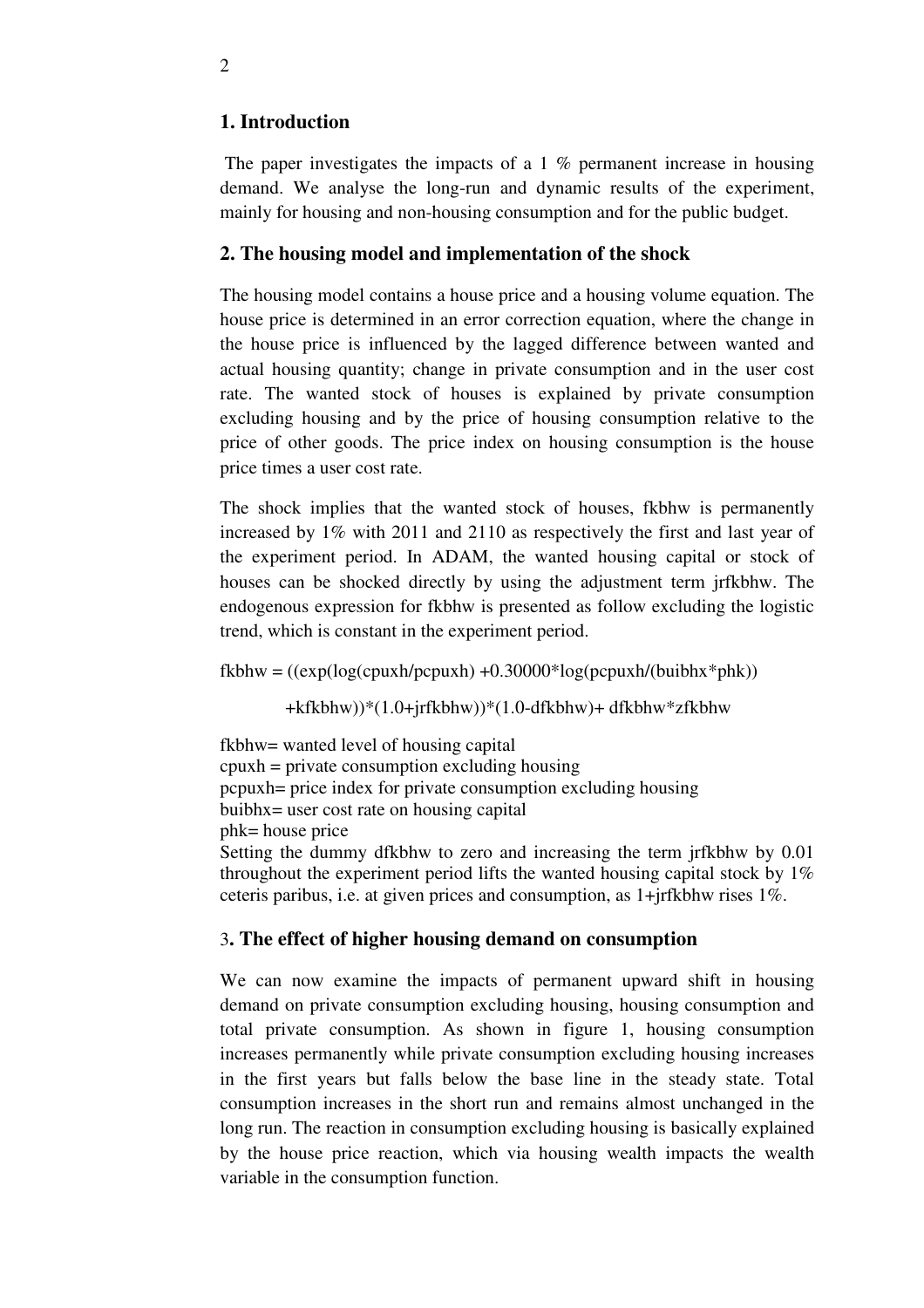Figure 1: Consumption effects, 1% higher housing demand



# **4. Effects of higher housing demand on prices and investment**

Higher housing demand makes the house price increase relative to the baseline in year 2, where the house price starts to react to the change in house demand cf. figure 2.



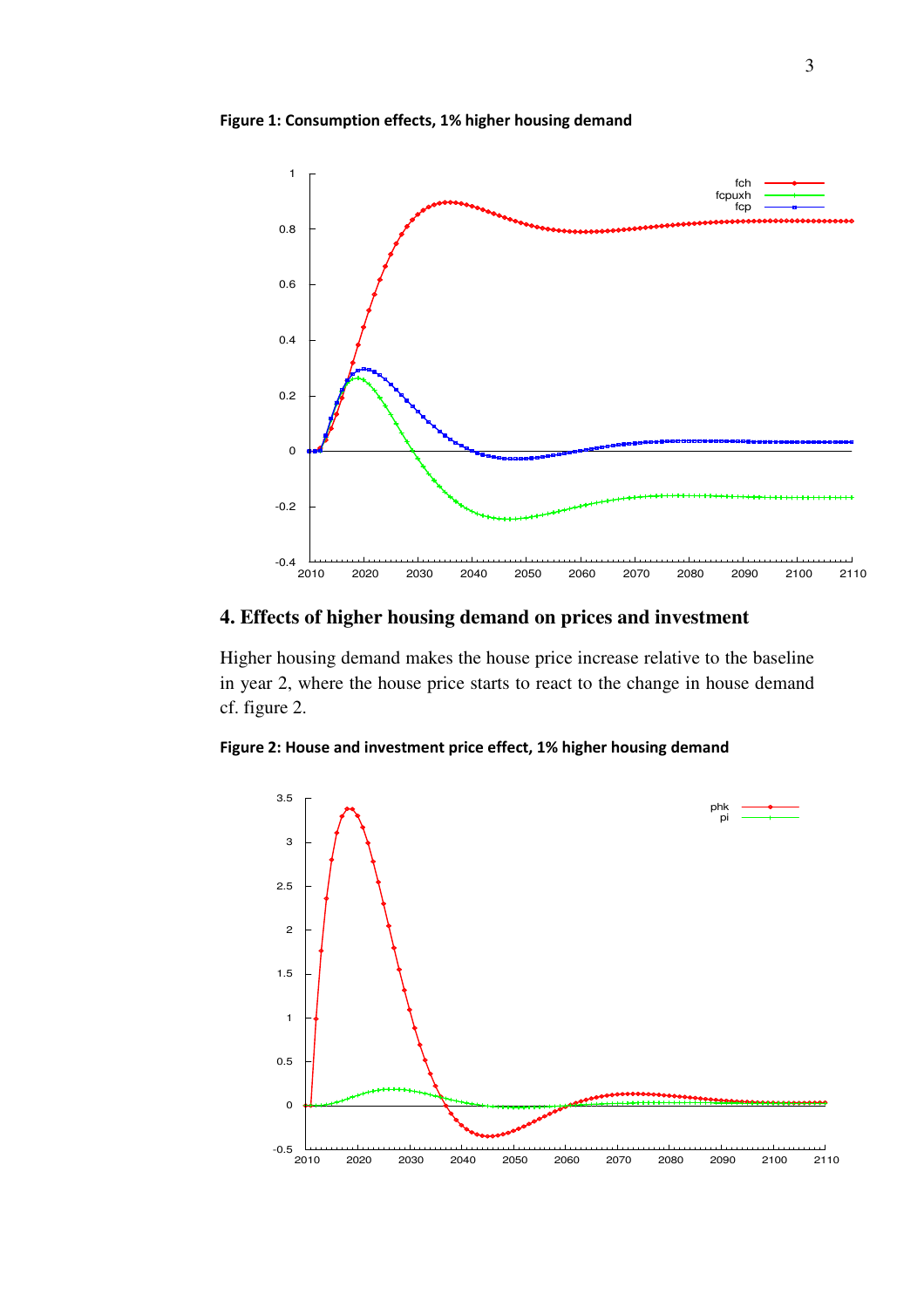The lag structure in the house price equation explains that it takes a year before the house price reacts to the higher housing demand. The lag reflects the estimated expectation formation, which implies that consumers do not fully understand the working of the housing model. Alternatively, the short-term dynamics of the house price equation could have been shocked as well. However, we are focusing on the long-term effects, so  $1<sup>st</sup>$  year effects are not important.

When the house price increases it will also increase relative to the price of housing investment, i.e. Tobin's q will increase. As long as Tobin's q is above baseline, the increase in housing stock will be above baseline, and the implied increase in capital stock relative to the baseline will tend to dampen the reaction in house prices. In the long run, ADAM reaches a new equilibrium where the house price is unchanged relative to the investment price and with a permanent 0.8% increase in the housing capital and consequently also in housing investment as both reinvestment and net investment need to be 0.8% higher in steady state when the stock is 0.8% higher cf. figure 3 with housing capital and figure 4 with investment.

### Figure 3: Effect on housing capital, 1% higher housing demand

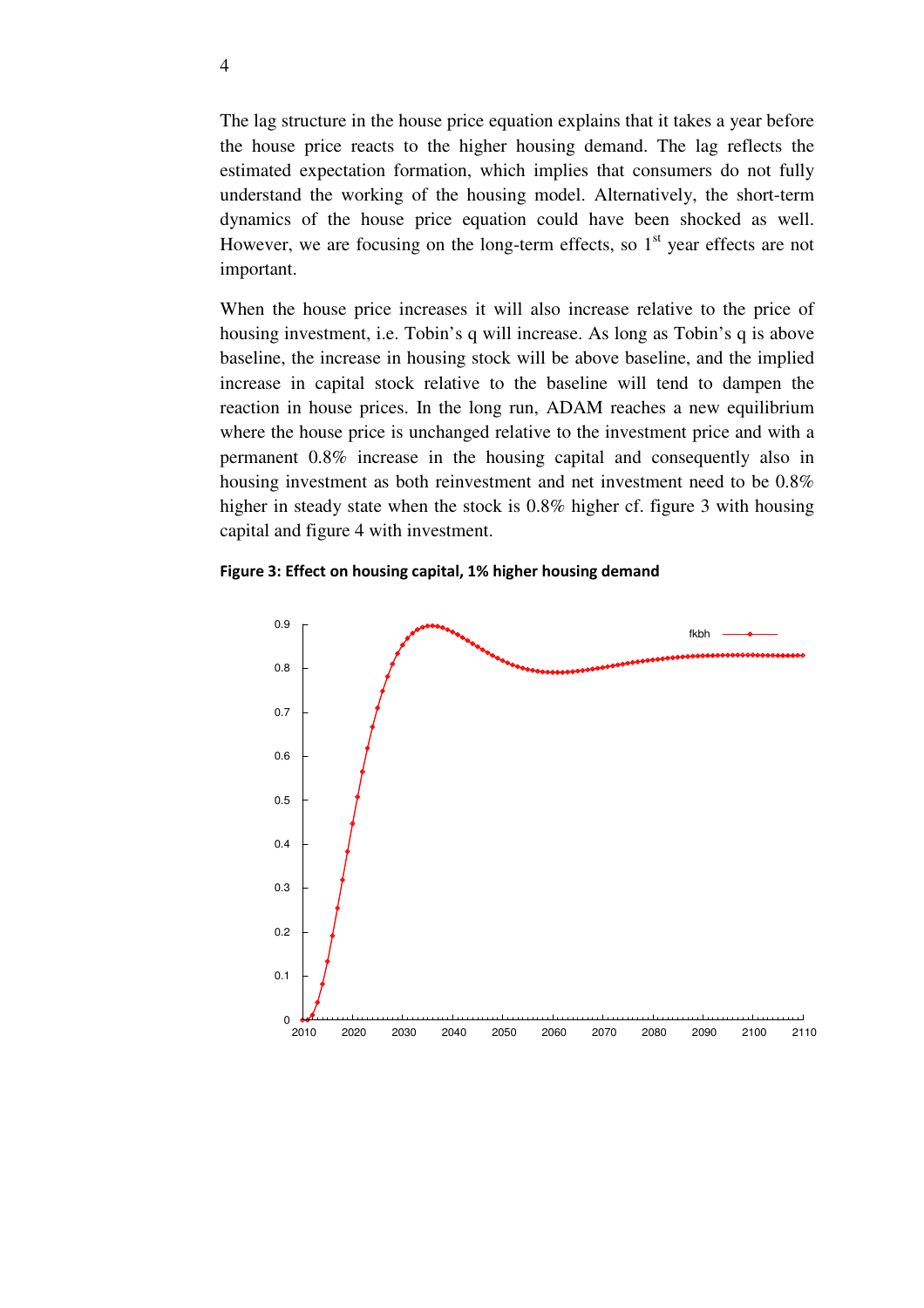Figure 4: Effect on housing investment and GDP, 1% higher housing demand



As also shown in figure 4, the long-run effects on value added and GDP are almost identical suggesting that there is no composition effect via indirect taxes. Instead, the resulting increase in total GDP above the base line can be explained by a composition effect as the production industries concerned differ. The housing industry, which becomes 0.8% larger, has a very high output per man hour as most of the output is produced by the stock of dwellings.

The reaction in the house price phk can be explained by the initial shock to the housing demand plus the accompanying wealth effect, which lifts consumption and also housing demand. Moreover, there is a temporary dynamic effect as the initial rise in the house price lowers the tax rate and hence the user cost rate. This effect is, however, only modest and temporary and not important for the final result on consumption. The interest rates are exogenous and unaffected by the shock cf. figure 5 below.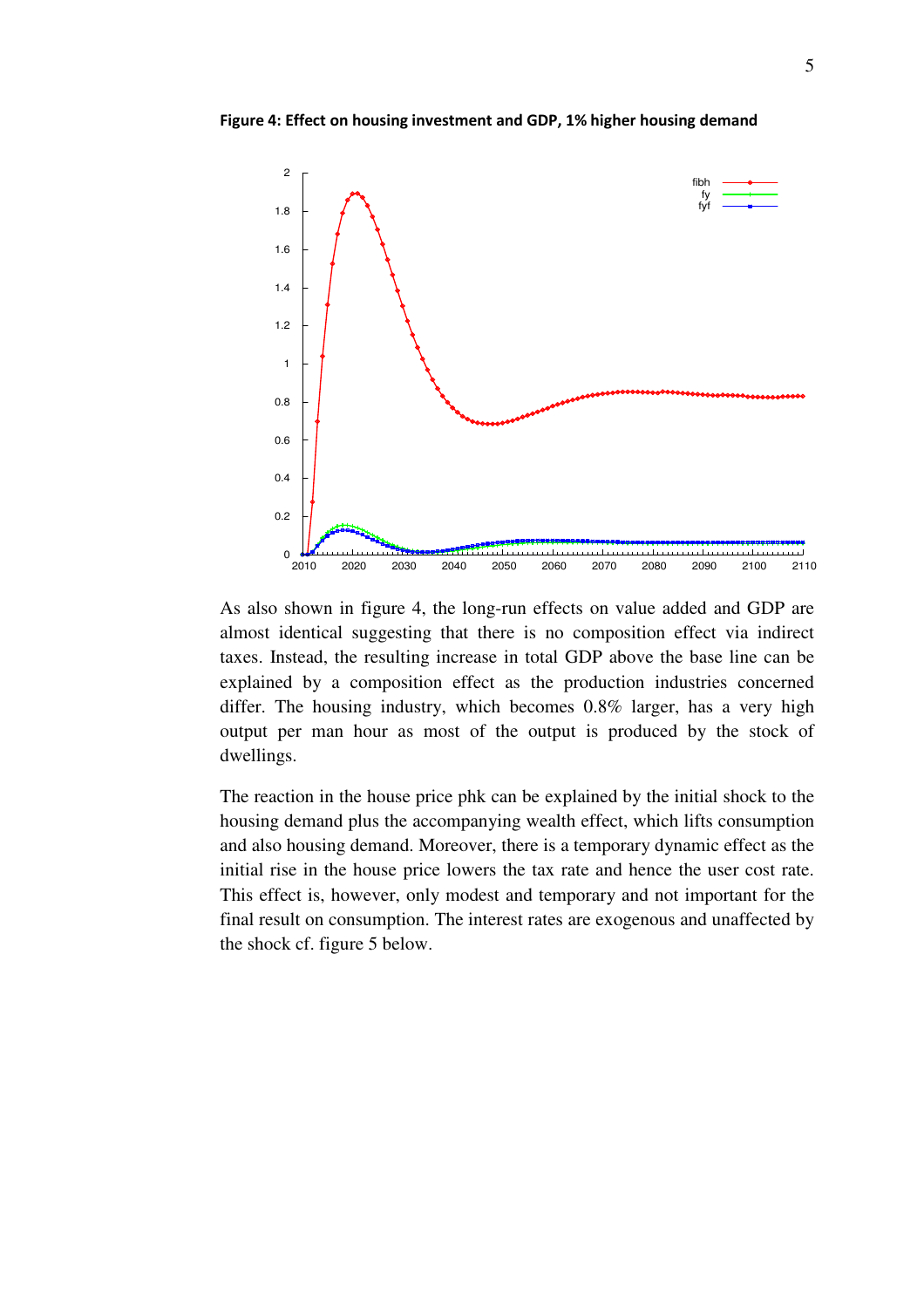

Figure 5: Temporary effect on user cost rate, 1% higher housing demand

## **5. Effect of higher housing demand on public finances**

A permanent increase in house demand produces a long-lasting reduction in public debt during the initial period of higher house prices cf. figure 8. However, in the long run, the positive impact on the public net asset (net asset equals minus net debt) evaporates due to the tax rebate on interest outlays and in steady state a permanent increase in income tax is needed to avoid a permanent effect on the public net asset.

Figure 8: Effect on public net asset as share of GDP, 1% higher housing demand

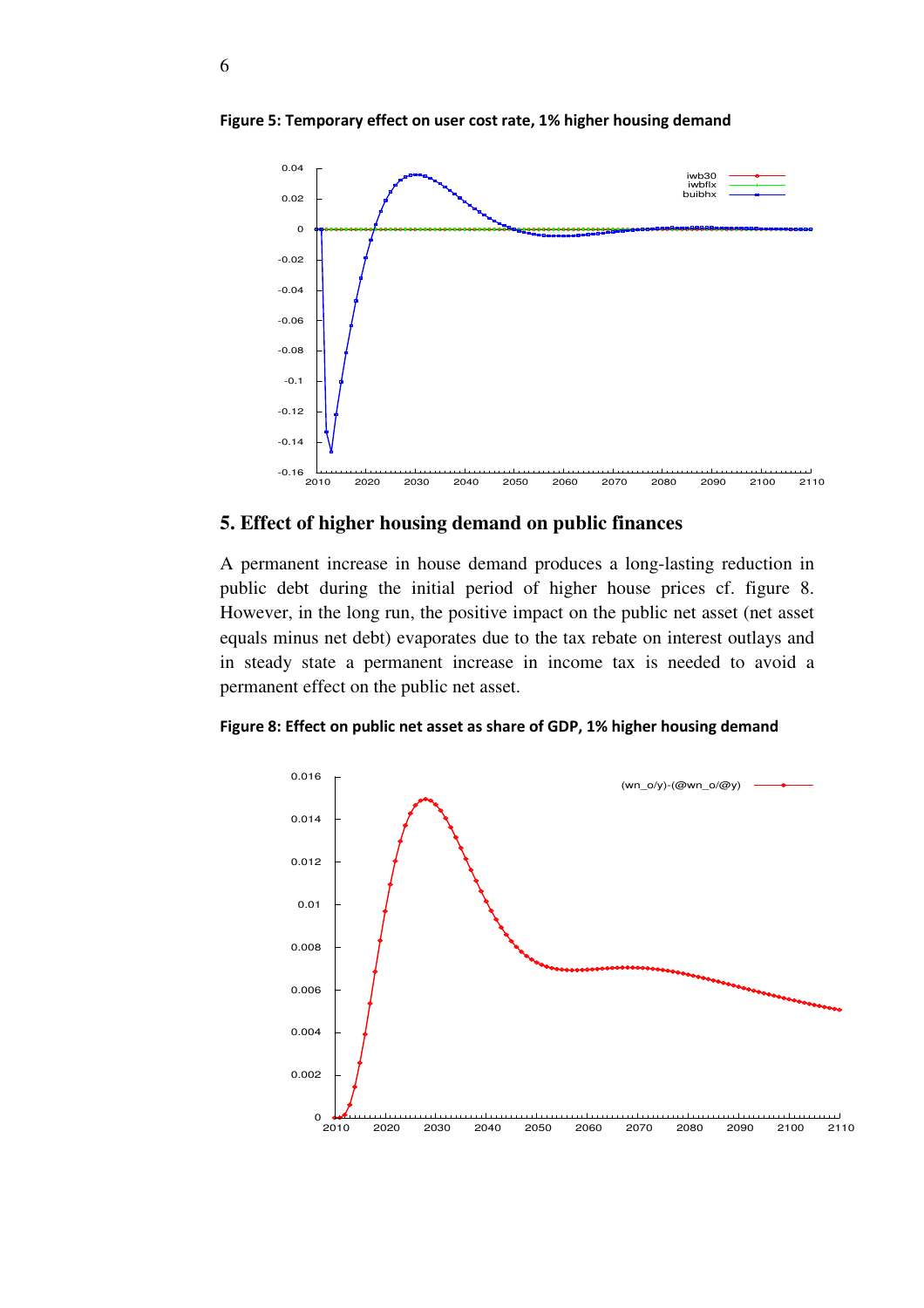To avoid the effect on public debt, the increase in housing demand is accompanied by a permanent increase in income tax to make the long-term downward sloping effect on the public net asset horizontal. For this purpose, the central government tax rates are permanently increased by 1%. Besides, we need a temporary decrease in capital tax (1.4% of GDP) to shift the public net asset down into the base line value cf. figure 9. With these tax changes, the public net asset remains unchanged in the steady state and it becomes easier to interpret the long term impact on consumption.





### 6. **Consumption effect of higher housing demand and income tax**

Supplementing the increase in housing demand with an increase in income tax and a temporary decrease in capital tax does not change the long-term effects on housing and non-housing consumption much, and there is no crucial difference between the consumption effects depicted below in figure 10 and the effects depicted in figure 1 above.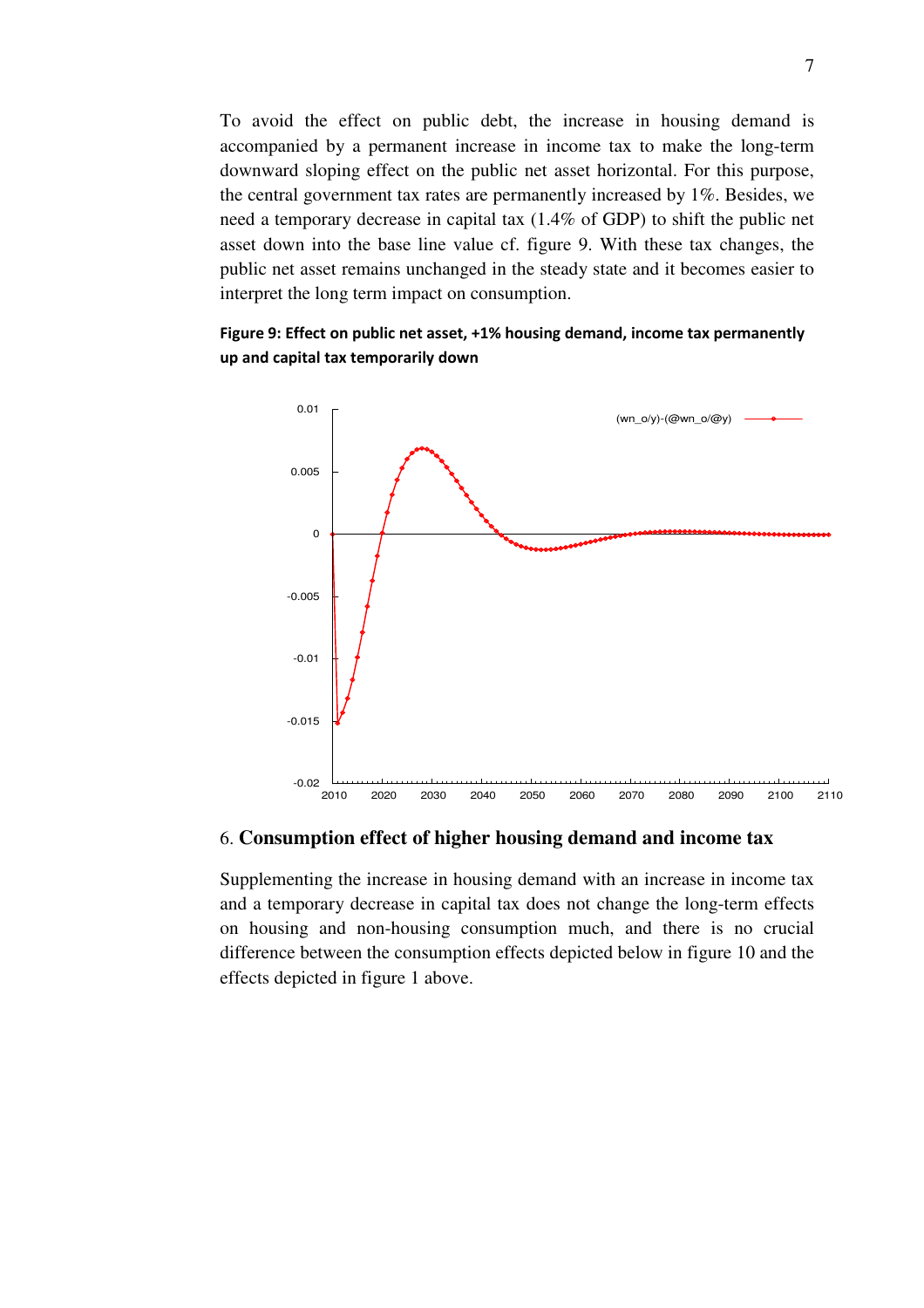

Figure 10: Consumption effects, 1% higher housing demand, income tax permanently up and capital tax temporarily down

Nevertheless, supplementing the increase in housing demand with the two tax shocks does bring the long-term total private consumption a bit closer to the baseline compared with the steady state total private consumption effect of an increase in housing demand alone. The long-term housing consumption increases by 0.81 while private consumption excluding housing decreases by 0.19 in the long term, and the combined effect on total consumption comes close to zero as illustrated in figure 10.

As suggested in the ADAM-book, the long-term impact of the housing demand shock on consumption can be examined by formulating an expression for the dynamics of wealth and analyzing its steady state properties. The dynamic wealth equation that includes the housing market is written as:

#### $w=w_{-1}+(y-ch-cpuxh-ibh)+dif(w_h)$

Where w is the consumption-determining wealth consisting of financial wealth and housing capital  $(w_h)$ . Thus, dif(w) is the sum of the savings surplus (income minus total consumption plus housing investment) and  $\text{dif}(w_h)$ . The variable ibh is housing investment and y is income. Income can be split into interest income on the financial wealth,  $r(w_{-1}-w_{h-1})$  and total income excluding interest, yexrente. Now, the steady state change in financial wealth may be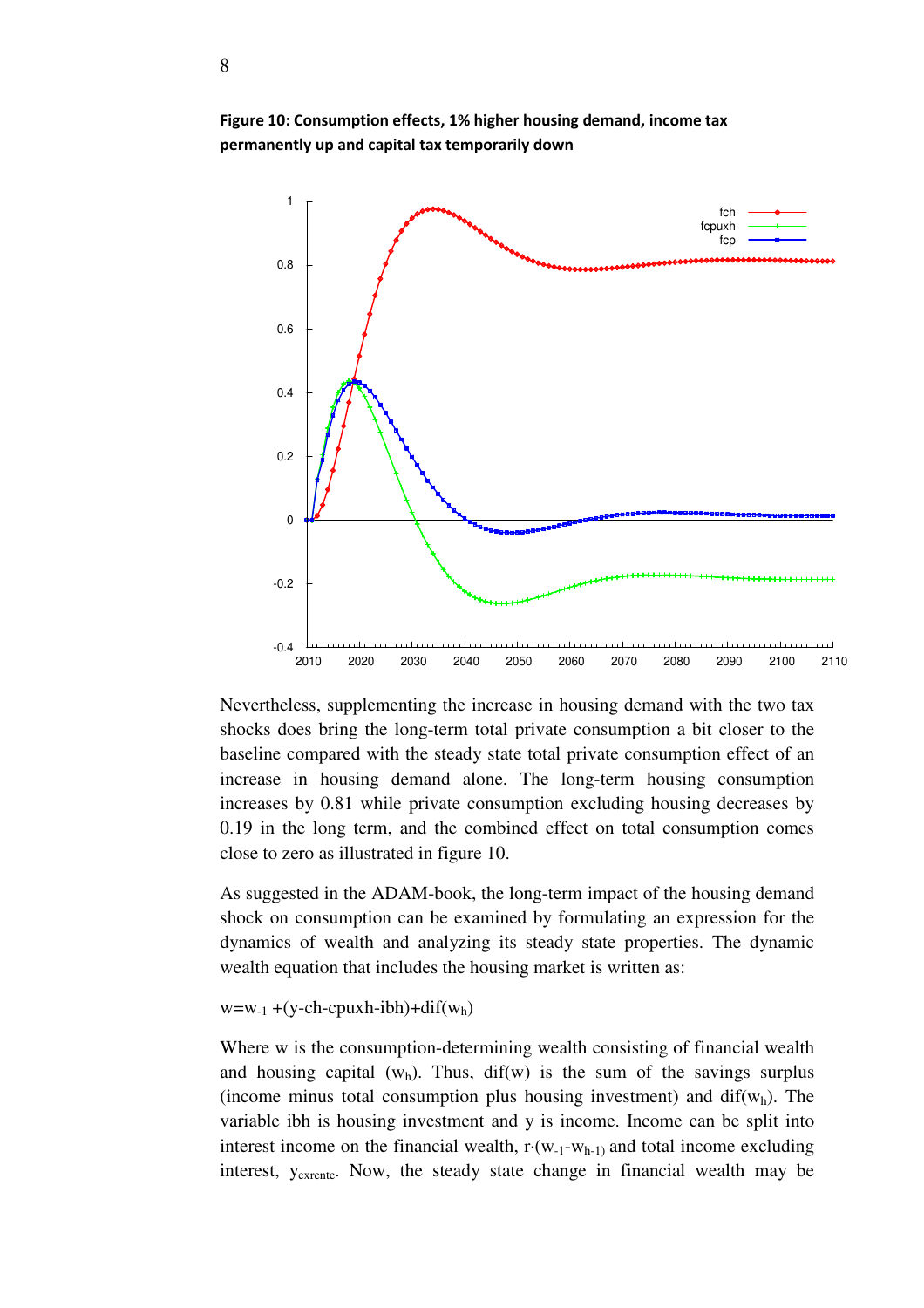written as  $g \cdot (w_{-1} - w_{h-1})$ , where g represents the steady-state growth rate. Thus, the following consumption relation will hold in steady state.

$$
cpuxh + ch = y_{\text{exrente}}\,ibh + (r-g)*(w-1-wh-1) = y_{\text{exrente}}-ibh
$$

We assume that the interest rate r equals the growth rate g in steady state. Consequently, financial wealth has no long–term consumption effect and disappears from the equation leaving only primary income minus investment.

In the long run, the relative price of house (buibhx\*phk/pcpuxh) is not significantly affected, indicating that there is be no long-term substitution effect on housing consumption. Thus, in steady state, housing consumption increases by 1% relative to consumption excluding housing. If the long run effect on private consumption excluding housing is x percent, a 1% increase in housing demand yields a 1+x percent long-run increase in housing consumption. Housing investment also increases by 1+x percent and so does the return to housing capital, which is value added minus wages in the ADAM housing industry, yfh-ywh. This capital return is included in  $y_{\text{exrente}}$  and assuming that the rest of yexrente is unaffected implies that cpuxh+ch-(yfh-ywh)+ibh is unaffected as this entity equals  $y_{\text{extente}}$ -(yfh-ywh). Consumption excluding housing makes up  $81\%$  of the total entity in baseline while the housing related variables make up the rest. Consequently, x can be found from the equation.

 $0.81x+0.19(1+x) = 0$ 

Solving x from this equation entails that  $x=-0.19\%$ . This means that private consumption excluding housing permanently declines by 0.19% while housing consumption permanently increases by 0.81 % (1+x=0.81%). As already mentioned in connection with figure 10, the ADAM-calculated changes in housing consumption and in consumption excluding housing correspond to these changes.

The combines housing demand and tax shock has a small long-term effect on total private consumption corresponding to a 0.01% rise relative to the baseline. This number reflects the effect of a 0.81% increase in housing capital income (yfh-ywh) minus a 0.81% increase in investment (ibh). If housing capital income equaled housing investment in the baseline, the resulting longterm change in total consumption would be even closer to zero.

## **7. Conclusion**

In the short term, a permanent lift in housing demand gives stimulates the house price and the higher house price is accompanies by higher private consumption and higher housing investment. In the long-term, a permanent lift in housing demand creates a permanent shift in the composition of consumption. Housing consumption increases and housing investment